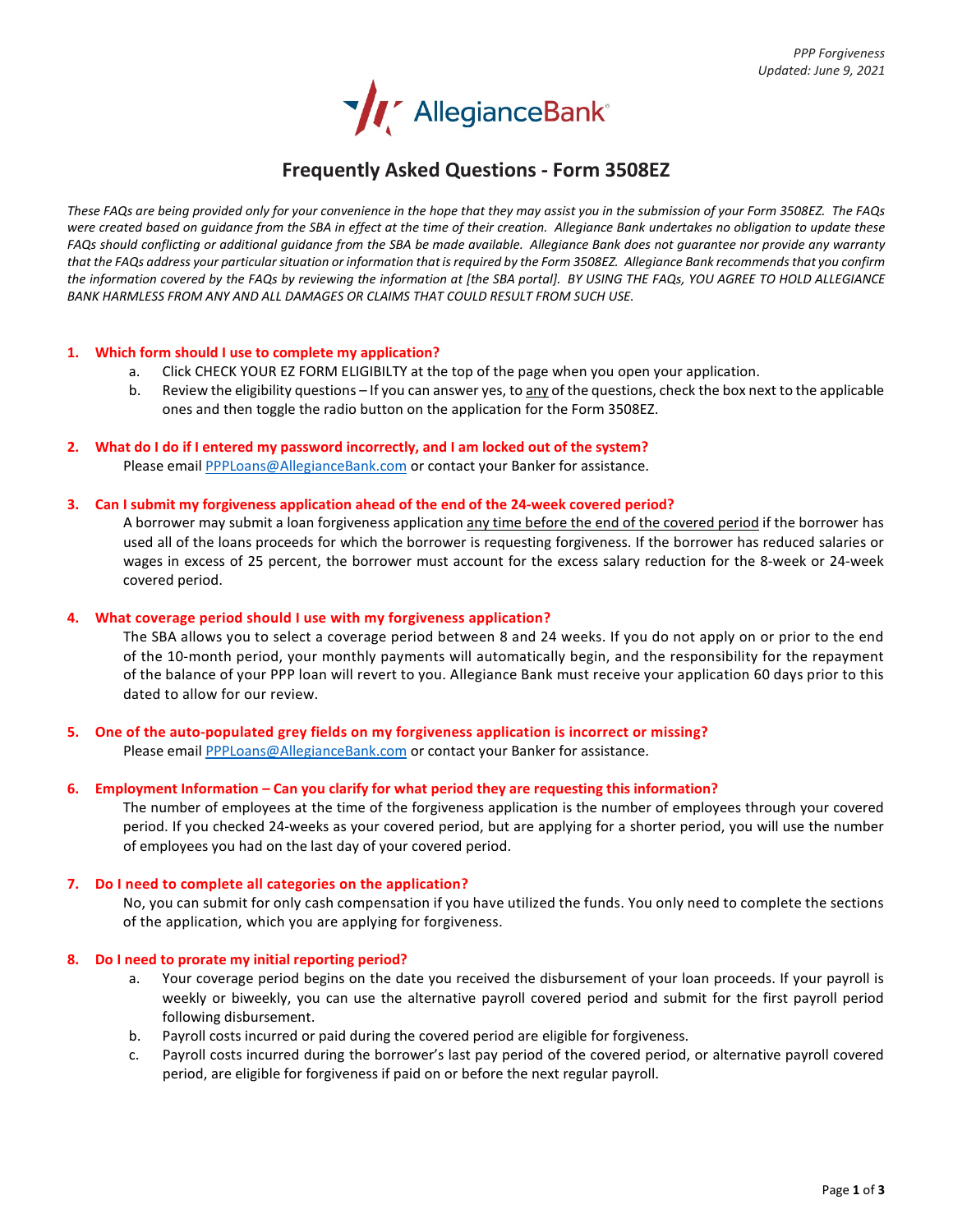# **9. Can I submit payroll expense paid outside the covered period for payroll expense incurred during the covered period?**

Payroll costs incurred during the borrower's last pay period of the covered period or the alternative payroll covered period are eligible for forgiveness if paid on or before the next regular payroll date. Otherwise, payroll costs must be paid during the covered period (or alternative payroll covered period) to be eligible for forgiveness. Payroll costs are generally incurred on the day the employee's pay is earned (i.e., on the day the employee worked).

# **10. If my covered period consists of a period of weeks less than 24-weeks, what is the amount of payroll that can be attributed to any employee?**

- a. Total annual compensation cannot exceed \$100,000 for any employee
- b. Depending on the length of the covered period, Schedule A takes the payroll cap grid below into consideration:

| 8 weeks  | 9 weeks  | 10 weeks | 11 weeks | 12 weeks | 13 weeks |
|----------|----------|----------|----------|----------|----------|
| \$15,385 | \$17,307 | \$19,230 | \$21,153 | \$23,077 | \$25,000 |
| 14 weeks | 15 weeks | 16 weeks | 17 weeks | 18 weeks | 19 weeks |
| \$26,923 | \$28,846 | \$30,769 | \$32,692 | \$34,615 | \$36,538 |
| 20 weeks | 21 weeks | 22 weeks | 23 weeks | 24 weeks |          |
| \$38,461 | \$40,384 | \$42,307 | \$44,230 | \$46,154 |          |

# **11. Are there caps on the amount of forgiveness available for owner-employees and self-employed individuals' payroll compensation?**

Yes, they are capped at an annual equivalent of \$100,000 **including retirement and health insurance contributions** based on the coverage period (2.5/12\*2019 wages). This is an automatic formula based on the wages submitted.

# **12. Do we include all owners regardless of the percentage of ownership?**

You will only include owners who have 5% or greater percentage of ownership.

## **13. Why are we unable to input the owner's compensation for 2020?**

- a. You will need to ensure the 2019 salary has been entered, which needs to be \$100,000 or greater to receive the capped amount for the reporting period
- b. If the 2019 wages is less than \$100,000 you will enter 2020 wages and the "forgivable amount" will be calculated automatically.
- c. Owner's Compensation includes health insurance and retirement contributions

# **14. Are salary, wages or commission payments to furloughed employees, bonuses, or hazard pay eligible for loan forgiveness during the covered period?**

Yes, these are included if paid and incurred during the covered period or alternative covered period.

## **15. What is included in gross wages?**

Payroll cost include all forms of cash compensation paid to employees including tips, commissions, bonuses, and hazard pay. Note that the forgivable cash compensation per employee is limited to the \$100,000 on an annualized basis (see the table above).

## **16. What can be included in health insurance and retirement?**

Employer portion ONLY of group health care benefits and retirement are eligible.

## **17. When must non-payroll costs be incurred and/or paid to be eligible for forgiveness?**

A non-payroll cost is eligible for forgiveness if it was:

- i. paid during the covered period; **OR**
- ii. incurred during the covered period and paid on or before the next regular billing date, even if the billing date is after the covered period. You must also submit documentation to support the date paid.

#### **18. What are covered utilities?**

Covered utilities include payments for electricity, gas, water, telephone, transportation, and internet (Business Utilities ONLY). Lawn maintenance, sewage, cloud storage, cleaning, pest control, and trash are not considered utilities. Transportation cost does not include maintenance/repairs or shipping.